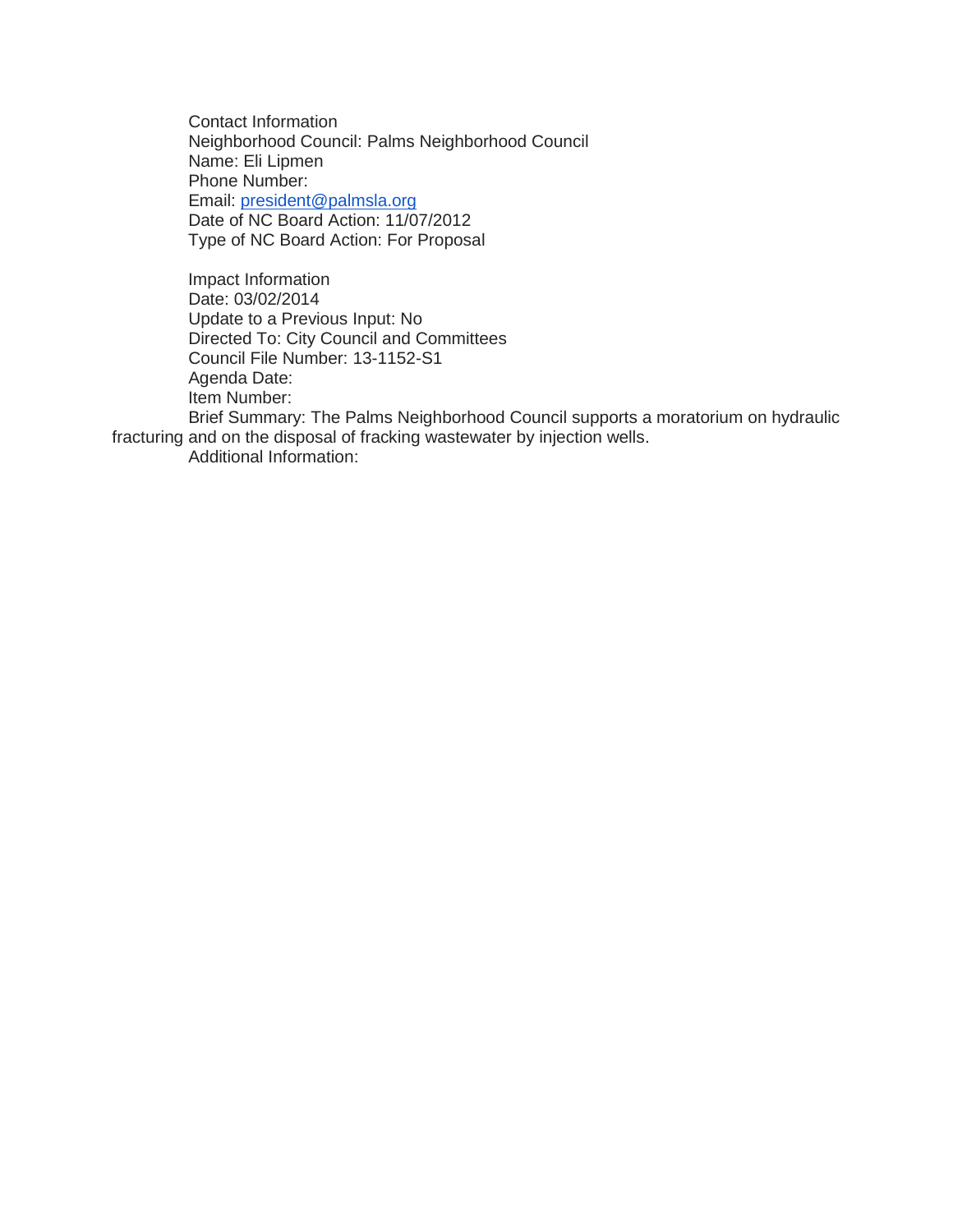



### **Minutes** of the 104th meeting of the **Palms Neighborhood Council (PNC) and its Representative Assembly General Meeting, Wednesday, November 7, 2012** at the IMAN Center, 3376 Motor Avenue, Palms, California

# **1. Welcome, Call to Order**

Facilitator Eli Lipmen welcomed everyone and called the meeting to order at 7:08 p.m.

# **2. Roll call**

Roll call was taken by Secretary Eli Lipmen. Board Members present: Niall MacMenamin, Vice-President Jason Buchalter, Treasurer Eli Lipmen, Secretary Neal James Anderberg, Community-Based Organizations Caroline Carr, Pacific Electric Business Natasha Ericta, Palms West Residential Charles Miller, Overland Residential Elise Rothberg, Charnock Ranch Business Jennifer Tobkin, Palms Depot Business Greg Zissman, Motor Residential

Ten of the 12 Board Members were present at the beginning of the Meeting. M. Dee Olomajeye, future-former President, arrived later. Board Members absent: Terry Robinson, Studio Residential. The Exposition Residential Board Seat was vacant. Also attending: 42 Stakeholders and guests. The PNC quorum (the minimum number of Board Members needing to be present to take binding votes on Agendized Items) is seven, so the Board could take such votes.

# **3. Seating of Board Members** and Neighborhood Council Pledge.

Mr. Lipmen introduced Tony Wilkinson, Independent Election Administrator, who read the names of incoming Board Members Neal James Anderberg, Jason Buchalter (Treasurer), Caroline Carr, Natasha Ericta, Tanya Leal (Secretary), Eli Lipmen (President), Niall MacMenamin (Vice-President), Charles Miller, Shilpan Patel, Andrew Pennington, Elise Rothberg and Jennifer Tobkin. (Terry Robinson was absent.) Twelve of the 13 Board Members were present. All Board Seats are now filled. Mr. Wilkinson led the new Board in saying aloud the Pledge / Oath of Office. Photos were taken.

# **4. Public forum**

Stakeholder Brigitta Schumacher-Bradley opposes "traffic calming measures" on Palms Blvd. Stakeholders Jack and Jonathan Weiss, Hannah Gustafson, John Brown and Niall Huffman like the new bike lane on Motor Ave. Stakeholder Jacqueline Washington requested the PNC to "investigate" regarding PNC Presidential Candidate Marissa Stewart's challenge to the Election. Stakeholder Madhu Malhotsi would like the PNC to "investigate" some Election voters' requests for "beer" upon voting.

# **5. Monthly Updates**

a) Government Representative Announcements and Reports (City, State and Federal). David Giron, Field Deputy for L.A. City District Five Councilman Paul Koretz (818-971-3088; David.Giron@LACity.org), said that the Motor Ave. bike path was established by a City Council Motion in 2011 and approved by the Mayor; there is no plan to add a bike lane to Palms Blvd.. Stakeholder David Feuer recommended and Mr. Giron agreed to look into adding more pavement markings on the Motor Ave. bike lane to make clearer that it's a bike lane. Mr. Giron explained that the Roz Wyman Recreation Center [formerly Palms Park] was named after the 1950's City Councilwoman who represented this area. Mr.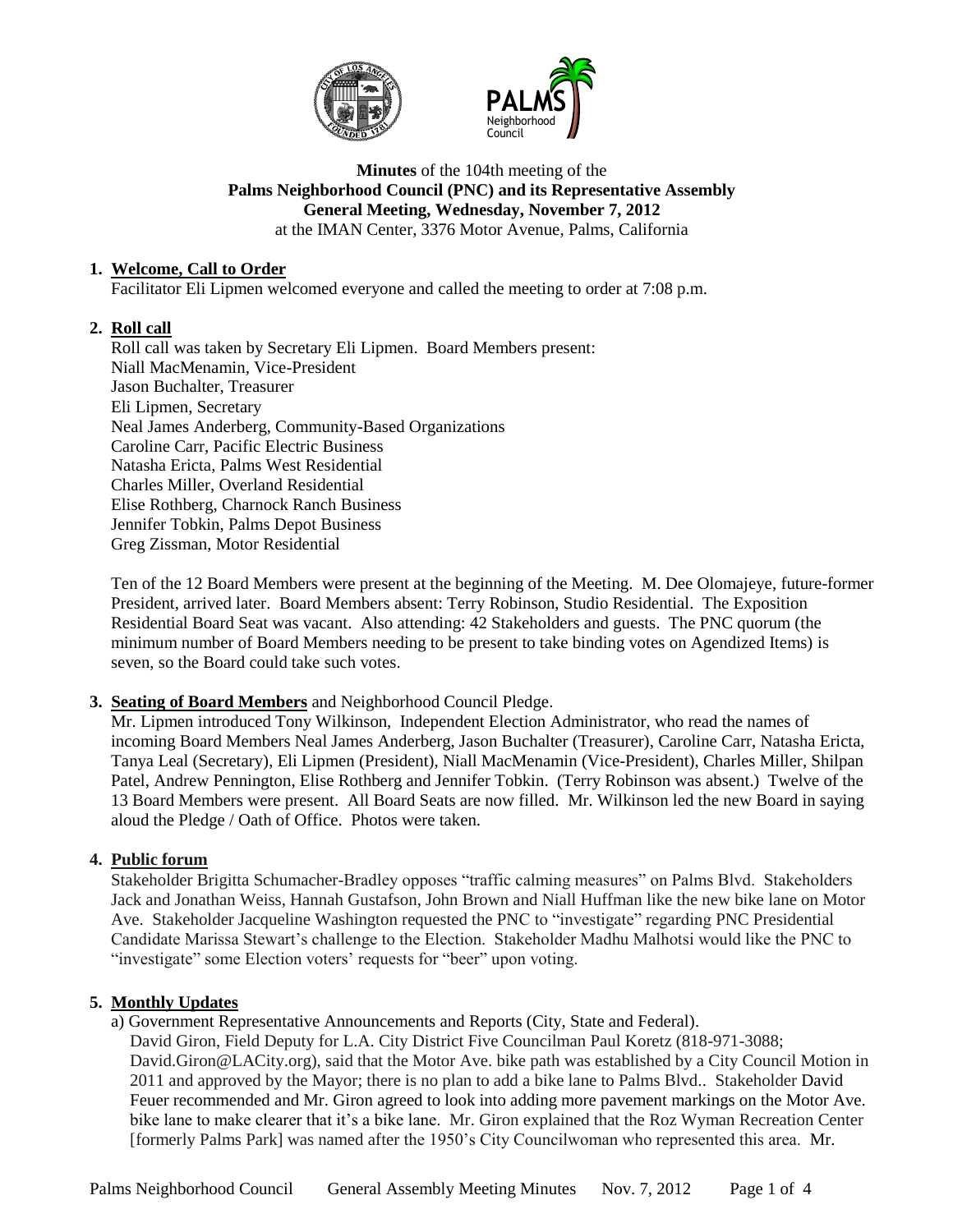Lipmen reminded that the PNC Transportation and Safety Committee meets on fourth Mondays at Fire Station 43 at the corner of Motor and Regent and encouraged contacting Mr. Miller.

b) President's Report (Lipmen). WRAC, Hamilton High.

Mr. Lipmen announced that the PNC Election had 263 votes. The runoff vote was new for Neighborhood Councils; Palms is the first. He thanked Ms. Olomajeye for four years of Board service and thanked Ms. Stewart "for raising important issues" and helping to increase community participation. He described his goals for the new Board. Mr. Lipmen also requested two PNC Budget Representative volunteers to attend the November 17<sup>th</sup> Mayor's Budget Day.

c) Vice-President's Report. Palms Middle Beautification Update.

Mr. MacMenamin requested and there were no objections to moving the Motion regarding Palms Middle School beautification to Item 5. i. He explained that DONE (the L.A. Dept. of Neighborhood Empowerment) ruled on the PNC Election challenges; he believed that the challenges should be addressed. Mr. MacMenamin described extensive community service work and projects initiated for Palms by nowformer PNC President Ms. Olomajeye, including "creating a vision for the Board."

d) Secretary's Report (Lipmen). Website; Email; Approval of Minutes from October 3rd GA Meeting.

**MOTION** (by Ms. Leal, seconded by Mr. Lipmen): The Palms Neighborhood Council approves the Minutes of its October 3, 2012 General Assembly Meeting as written.

**MOTION PASSED** by a voice vote; five abstained (Anderberg, Leal, Patel, Rothberg, Tobkin).

e) Treasurer's Report (Buchalter). PNC Budget.

Mr. Buchalter, PNC Treasurer since 2007, distributed and reviewed the "[PNC] Statement of Expenditures Prepared as of 10/22/2012," and the "[PNC] Balance Sheet . . . Prepared as of 10/22/2012." He welcomed new Board Members and Stakeholders and thanked Ms. Olomajeye for her service "and countless hours she put in to improve and selflessly serving this community." Around \$600 of \$1,000 budgeted was spent for PNC Election outreach. The St. Mary's of Palms Neighborhood Purpose Grant application is "in progress" and a Hamilton High School Grant is being worked on. "Around \$10,500 has been spent" of the \$37,000 that was available in the Budget for this Fiscal Year July 1, 2012 – June 30, 2013. The balance is \$26,261.22 as of October  $22<sup>n\overline{d}</sup>$ . The Palms Bike Rodeo is budged for \$12,000; it "occurs in June."

- f) Projects/Policy Report (Lipmen and Carr). Palms Cleanup.
	- i) [See the below Motion.] Funding invoices copies were available and are also online at http://palmsla.org/get-involved/committees/projects.

**FUNDING MOTION** (by Ms. Carr, seconded by Ms. Miller): The Palms Neighborhood Council allocates \$1,467 for tables and tents for the LAPD Toy Drive Holiday Event.

**DISCUSSION**: Ms. Carr described the annual event at which the PNC would have an outreach booth. The LAPD Pacific Division has already received funding for this event from other Neighborhood Councils and the PNC previously has helped fund it.

**FUNDING MOTION PASSED** by a voice vote with 11 in favor; Mr. Anderberg abstained.

ii) [See the below Motion.] Policy letter copies were available and are also online at http://palmsla.org/getinvolved/committees/projects.

**MOTION** (by Ms. Carr, seconded by Mr. Anderberg): The Palms Neighborhood Council supports Los Angeles City Councilmember Paul Koretz's Resolution to include in the City of Los Angeles 2012-2013 Legislative Program support for Governor Jerry Brown, the Los Angeles Board of Supervisors, and the State of California's Division of Oil, Gas & Geothermal Resources (DOGGR) to move swiftly to place a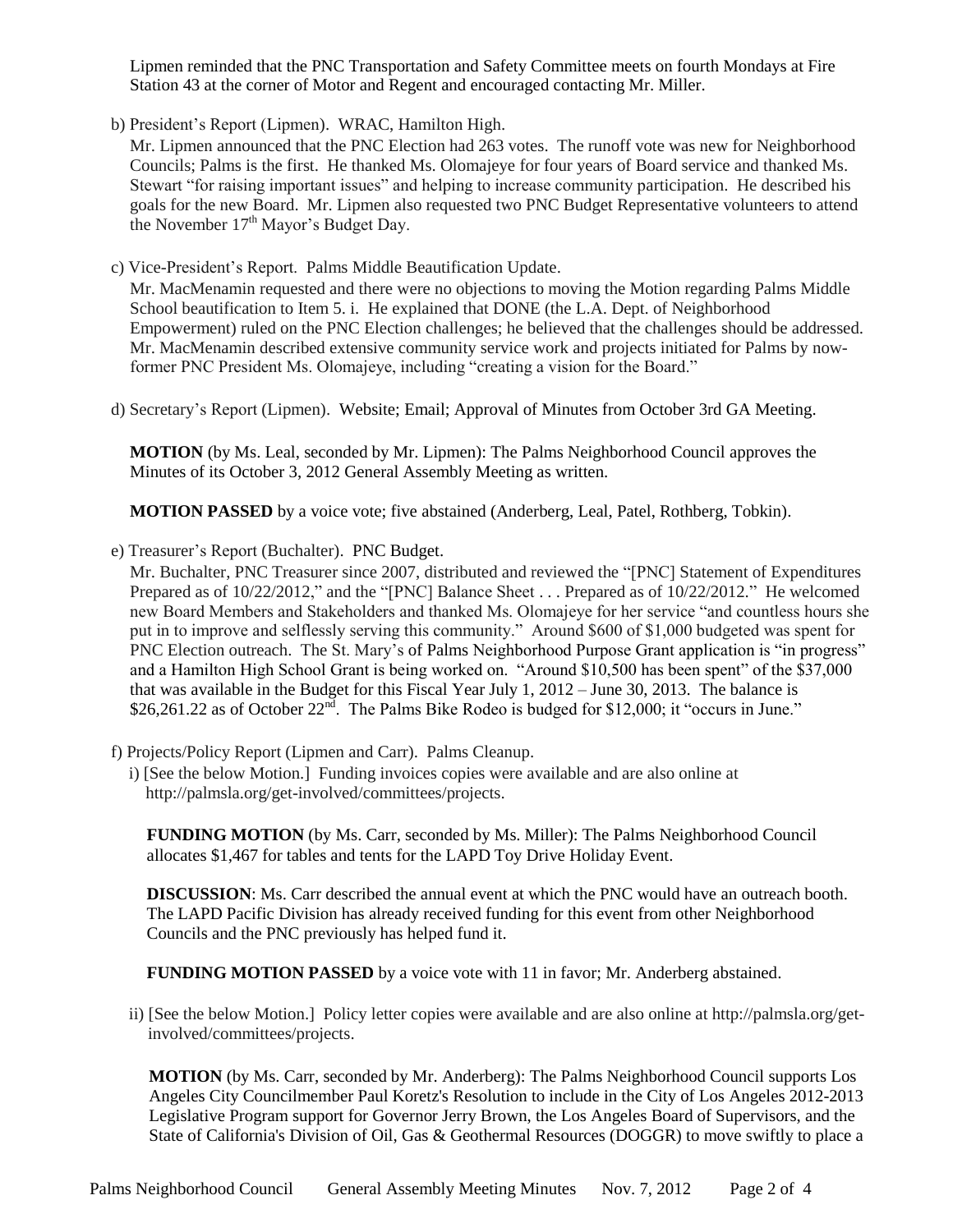moratorium on hydraulic fracturing and on the disposal of fracking wastewater by injection wells until DOGGR, in conjunction with local and state authorities and an independent third party reviewer, makes a determination that such processes are safe for public health, for the Los Angeles water supply, for the environment and from initiating seismic activity. The Palms Neighborhood Council will write a Community Impact Report to the City of Los Angeles in support of the resolution and sign to a letter of support for a statewide ban on fracking to be sent to Governor Jerry Brown.

**DISCUSSION:** Ms. Carr noted that there is an "oil reserve directly under Venice Blvd." Brenna Norton, Organizer, Food and Water Watch (BNorton@FWWatch.org; 323.843.8446; www.FoodAndWaterWatch.org), described fracking and concerns about it. The Inglewood Oil Field is "the largest urban oil field in the country." An oil company released plans in 2010 to drill there but they have not yet applied. She said "many other" Neighborhood Councils support the Motion. Several Stakeholders spoke in support of the Motion. Mr. Giron added that City Councilman Koretz is preparing a Motion for City Council consideration to place a moratorium on fracking.

**MOTION PASSED** by a voice vote with no objections.

iii) [See the below Motion.]

Mr. Lipmen requested to TABLE the below proposed Motion for Committee discussion.

**MOTION** (by Mr. Lipmen, seconded by Mr. Anderberg): The Palms Neighborhood Council TABLES the Item 5. f. iii. proposed Motion to submit a Community Impact Report regarding the LA City Council Motions 12-1682 & 12-1681 regarding L.A. City policy for Neighborhood Council subdivision/boundary adjustments and factual basis stakeholder definition.

**MOTION PASSED** by a voice vote; Mr. Miller abstained.

Mr. Lipmen will consider forming an ad hoc Committee for this.

Mr. Lipmen reported on "a great cleanup" recently. The next cleanup will be November  $10<sup>th</sup>$ .

g) Transportation and Safety Report (Miller). CERT Team for Palms, Expo Line & Palms Station Planning, Westside Mobility Study, Overland Avenue Beautification.

Mr. Miller encouraged completing and sending a copy to the PNC of the survey at www.WestsideMobilityPlan.com to help represent Palms views. He described the importance of the Plan and different options. The Committee favors "the Sepulveda Plan." Mr. Miller described Expo Line Palms Station work. Mondays through Fridays  $9:00$  a.m.  $-3:30$  p.m. through the end of January there will be construction and traffic patterns disruption on Palms Blvd. between National and Clarington. The complaints hotline is 213.922.EXPO.

**MOTION** (by Mr. Miller, seconded by Mr. Anderberg): The Palms Neighborhood Council resolves that: whereas the recent re-striping of Motor Avenue in Palms reduced traffic from four lanes to two, increasing already considerable automobile congestion on Motor, and whereas much of the traffic in the 3700 block of Motor during business hours involves the US Post Office, and whereas the alleyway behind the Post Office could serve as an effective mitigation for congestion on Motor by offering a point of automobile ingress, and egress, and whereas the current alleyway is in a state of considerable disrepair, rendering it nearly impassable, therefore, the Palms Neighborhood Council petitions the City of Los Angeles to fully repave the alleyway between Motor and Mentone, from Regent to Venice in Palms, as a necessary mitigation to offset additional congestion resulting from the decision to reduce Motor from four lanes to two in Palms.

**AMENDED MOTION** (by Mr. Lipmen, accepted by Mr. Miller and Mr. Anderberg): The Palms Neighborhood Council resolves that: whereas the current alleyway is in a state of considerable disrepair, rendering it nearly impassable, and whereas the alleyway behind the Post Office could serve as an effective mitigation for congestion on Motor by offering a point of automobile ingress, and egress, therefore, the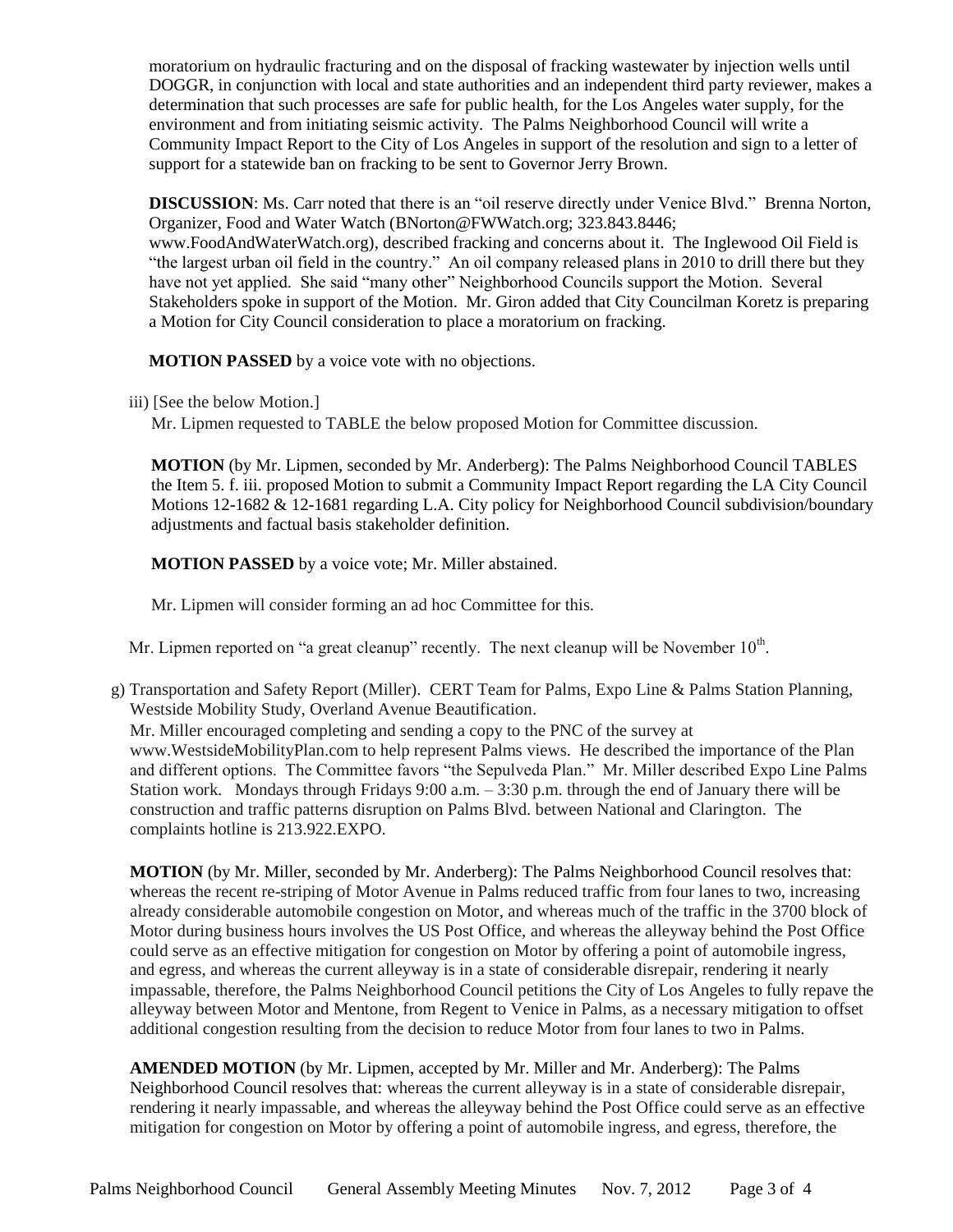Palms Neighborhood Council petitions the City of Los Angeles to fully repave the alleyway between Motor and Mentone, from Regent to Venice in Palms, as a necessary mitigation to offset additional congestion resulting from the decision to reduce Motor from four lanes to two in Palms.

**DISCUSSION**: Mr. Miller described the location and issue history. There was extensive discussion that the amendment could "dilute" the original Motion and/or possibly increase traffic.

**AMENDED MOTION FAILED** by a voice vote; one was in favor.

**DISCUSSION**: Speed bumps to help prevent speeding were requested if the alley is repaved. Mr. Miller reminded that this Motion cannot "force the City to do anything." Mr. Giron stated that "the City in 2008 cut all funding for alleyways"; City Councilman Koretz puts alley repaving requests on a wait list.

**MOTION to CALL FOR THE QUESTION** (by Mr. Miller). There were no objections.

**ORIGINAL MOTION PASSED** by a voice vote; two opposed.

Mr. Miller indicated that the next Committee Meeting will discuss supporting development around the intersection of National and Motor Blvds. that does not create too much congestion. Most LANative.org work will be moved to the new PNC Green Committee, which will have its first Meeting November 14<sup>th</sup> at 7:00 at Fire Station 43 at Motor and Regent; all are welcome. The Expo Line Urban Design Committee proposed "far, far less" native plants "than promised"; the contractor has "resisted" planting native plants.

- h) L.A. Neighborhood Councils Coalition (LANCC) Report. Ms. Robinson could not attend and there was no report.
- i) Planning and Land Use Report (MacMenamin). Woodbine Park Modernization Update.

Mr. MacMenamin described Committee work and encouraged feedback. He reported that Palms has around 4,000 children and is "park-poor." The Palms Middle School Principal is working with the PNC to make their recreational space more available to the community.

**MOTION** (by MacMenamin, seconded by Mr. Lipmen): The Palms Neighborhood Council supports the Palms Middle School's beautification plan.

**DISCUSSION**: Palms Middle School held two Beautification Days in which many Stakeholders participated.

**MOTION PASSED** by a voice vote; one abstained.

j) Outreach Report (Ericta) Candidate Forum, Election outreach.

Ms. Ericta described the "great" PNC Election Candidates Forum. She also described Committee work and upcoming events, including a Welcome for Councilman Koretz , and encouraged participating; the Committee meets on third Wednesdays at 7:00 p.m. here.

### **6. Assembly business**

Mr. Lipmen will discuss with Board Members and Stakeholders about upcoming Committee changes.

Mr. Giron presented and read a Certificate of Appreciation from City Council District Five to former PNC President Dee Olomajeye. [Long standing ovation and applause.]

There was discussion about the handling of Stakeholder concerns regarding the PNC Election.

### **7. Adjournment**

Mr. Lipmen declared the Meeting **ADJOURNED** at 9:19 p.m.